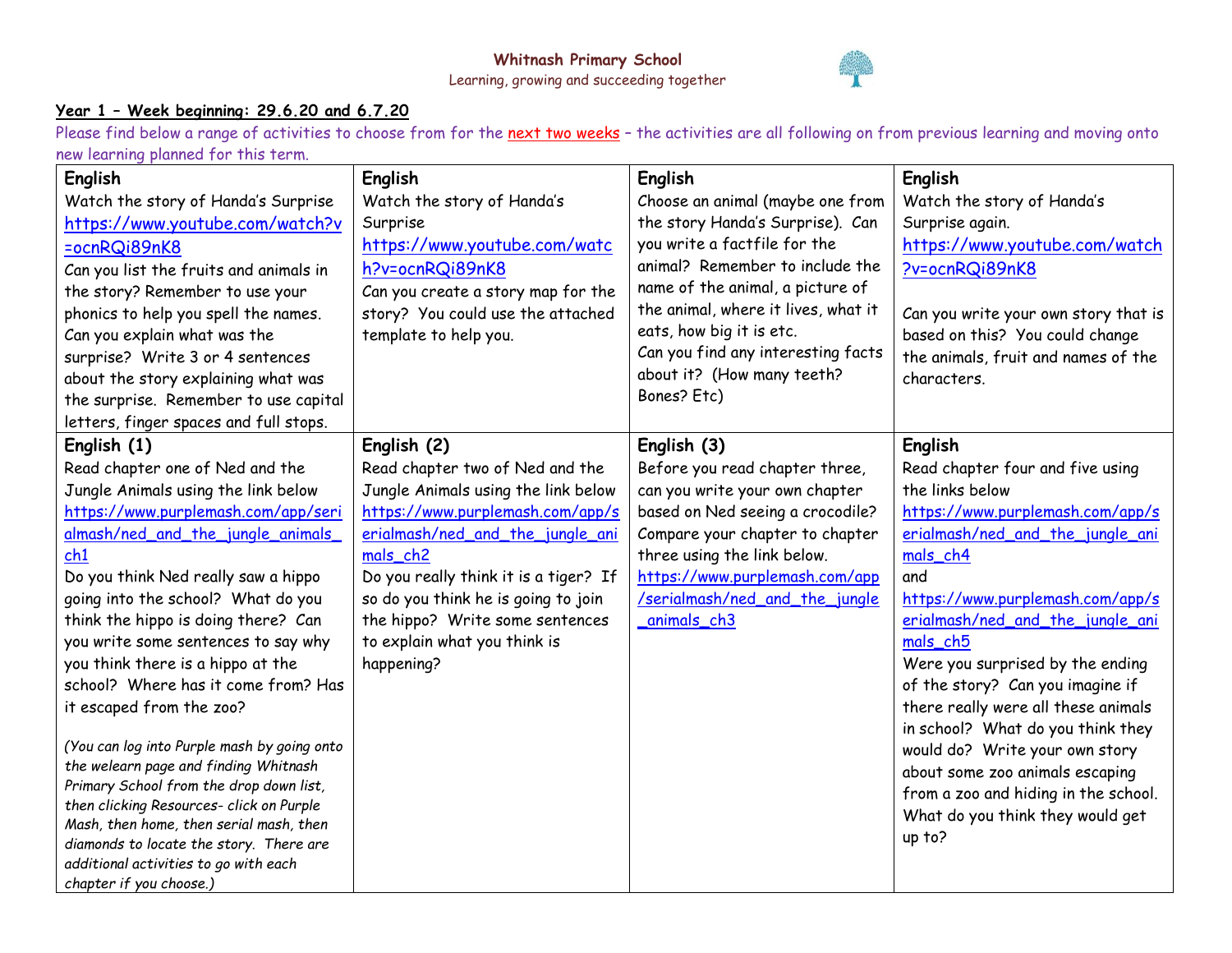| <b>Phonics</b><br>Choose a free game from Phonics play<br>to play. Try to challenge yourself to<br>do a phase 5 game, but if this is too<br>tricky try phase 4 or 3.<br>https://www.phonicsplay.co.uk/                                                                                                                                                    | <b>Phonics</b><br>Watch the Alphablocks episode<br>focusing on oi, or and ur<br>https://www.bbc.co.uk/iplayer/epis<br>ode/b01q0pqj/alphablocks-series-<br>$3-21$ -the-end<br>Can you list 5 words with each of<br>these sounds in?                                                                                                                                      | Maths - New Learning (wk 1)<br>Watch the video for lesson 1 and<br>2. Use the link below<br>https://whiterosemaths.com/hom<br>elearning/year-1/<br>Complete some of the activities<br>from the lessons.<br>https://www.bbc.co.uk/bitesize/a<br>rticles/z2xfxbk Watch the clip<br>from BBC bitesize to learn more<br>about counting to 100.                                                                         | Maths - New Learning (wk 1)<br>Watch the video for lesson 3 and<br>4- Use the link below<br>https://whiterosemaths.com/homel<br>earning/year-1/<br>Complete some of the activities<br>from the lessons. Extension:<br>Complete the Friday challenge<br>(released on a Friday).<br>Watch the clips from BBC bitesize<br>to get more practice on partitioning<br>numbers,<br>https://www.bbc.co.uk/bitesize/art<br>icles/zncq4xs |
|-----------------------------------------------------------------------------------------------------------------------------------------------------------------------------------------------------------------------------------------------------------------------------------------------------------------------------------------------------------|-------------------------------------------------------------------------------------------------------------------------------------------------------------------------------------------------------------------------------------------------------------------------------------------------------------------------------------------------------------------------|--------------------------------------------------------------------------------------------------------------------------------------------------------------------------------------------------------------------------------------------------------------------------------------------------------------------------------------------------------------------------------------------------------------------|--------------------------------------------------------------------------------------------------------------------------------------------------------------------------------------------------------------------------------------------------------------------------------------------------------------------------------------------------------------------------------------------------------------------------------|
| Maths - New Learning (wk 2)<br>Watch the video for lesson 1 and 2 -<br>Use the link below.<br>https://whiterosemaths.com/homelea<br>rning/year-1/<br>Complete some of the activities from<br>the lessons.<br>Revise fractions (half and a quarter)<br>using the BBC Bitesize video.<br>https://www.bbc.co.uk/bitesize/topics<br>/z3rbg82/articles/zg2yfrd | Maths - New Learning (wk 2)<br>Watch the video for lesson 3 and<br>4-<br>Use the link below.<br>https://whiterosemaths.com/homel<br>earning/year-1/<br>Complete some of the activities<br>from the lessons. Can you<br>complete the Friday challenge?<br>Watch the episode of Numberjacks<br>on halves and quarters.<br>https://www.youtube.com/watch?v<br>=C44WxGkJlCq | <b>Maths - Calculations</b><br>Revising ways of splitting<br>numbers into smaller groups. Can<br>you pick a number to 10 and write<br>all the addition fact for the<br>number? Use this video to<br>remind you about splitting<br>numbers. E.g.<br>$4=0+4$<br>$4 = 1 + 3$<br>$4 = 2 + 2$<br>$4 = 3 + 1$<br>$4 = 4 + 0$<br>https://www.bbc.co.uk/iplayer/ep<br>isode/b0blsv9r/numberblocks-<br>series-3-fruit-salad | Maths - Calculations<br>Revising comparing numbers - watch<br>the Numberblocks episode.<br>https://www.bbc.co.uk/iplayer/epis<br>ode/b0blsqtz/numberblocks-series-<br>3-blockzilla<br>Using numbers 1-20 (or higher if<br>you want a challenge) written on<br>cards, pick two cards and say which<br>one is bigger/ smaller. Can you<br>record using the symbols < or >.<br>(Remember the crocodile eats the<br>larger number) |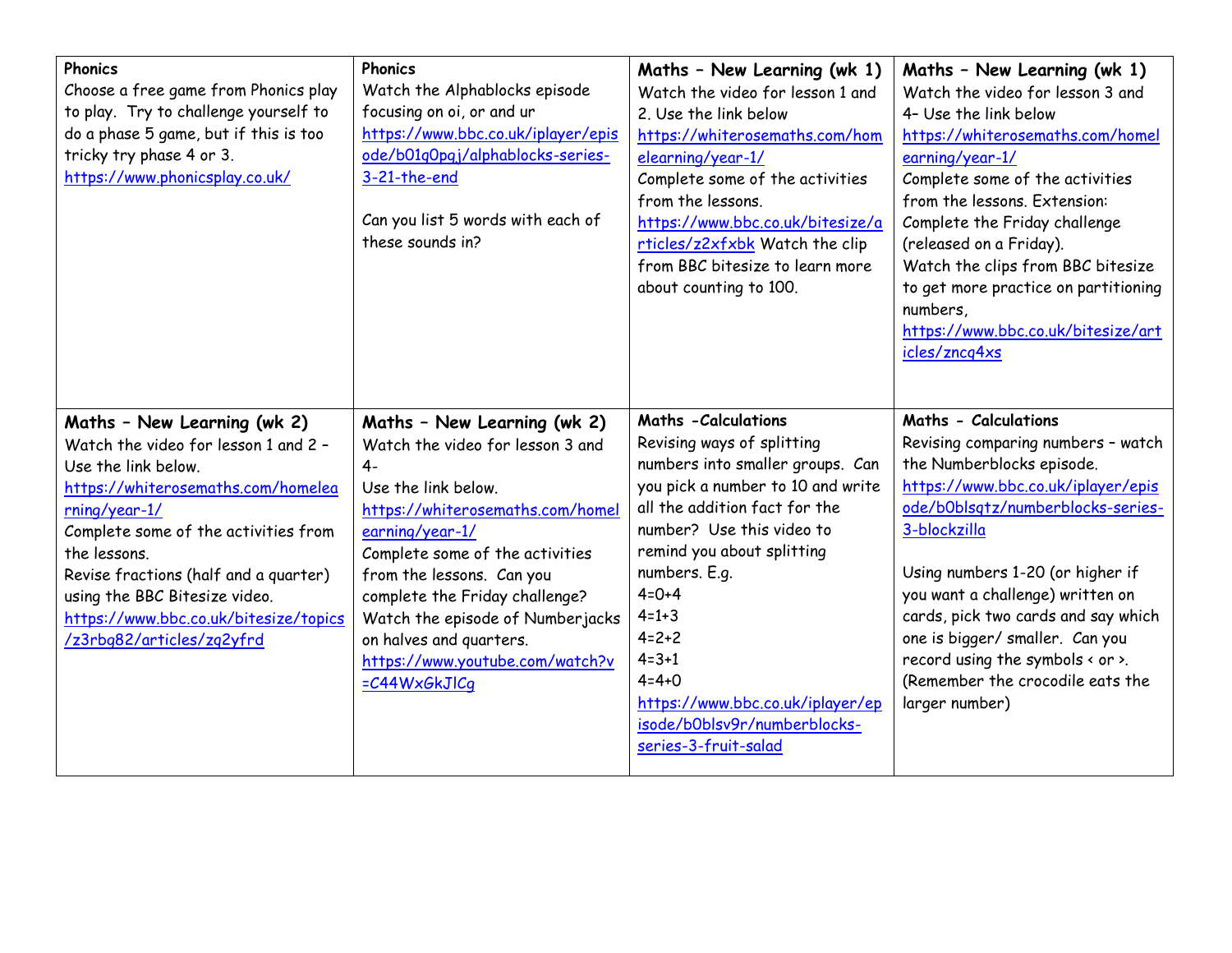| Maths - money                     | Maths - money                   | Maths - time                     | Maths - time problem              |
|-----------------------------------|---------------------------------|----------------------------------|-----------------------------------|
| Have a look around your house for | Print out the money attached.   | Create a time table for your     | Jen gets out of bed at 7 o'clock. |
| coins. Can you order them by      | Go around your home looking for | day using o'clock and half past. | She has to be at work for         |
| amount. You should have:          | things to sell in your shop.    |                                  | 8'oclock. How long does she have  |
|                                   | Choose each one to be one of    | 7o'clock - I get up              | to get to work?                   |
| 1p 50p 20p 2p £1 5p £2 10p        | the prices below. Can you work  | Half past 7 - I have             |                                   |
|                                   | out which coins you need to buy | breakfast                        | Fred has tea at 5 o'clock. He is  |
| Take a photo for you book or Mrs  | the objects.                    |                                  | not hungry because he had a       |
| Ellison.                          |                                 |                                  | snack 1 hour ago. What time was   |
|                                   | 10p 12p 3p 15p 30p 19p          |                                  | his snack?                        |

Additional phonics ideas - Thinking about the long vowel sounds – can you complete the following activity.

[https://cdn.oxfordowl.co.uk/2020/04/21/09/46/40/83e2387a-c74e-4bec-9897-](https://cdn.oxfordowl.co.uk/2020/04/21/09/46/40/83e2387a-c74e-4bec-9897-ec95e38c9c88/OPSD_worksheets_Long%20Vowel%20Sounds_SuperC_Hires.pdf)

[ec95e38c9c88/OPSD\\_worksheets\\_Long%20Vowel%20Sounds\\_SuperC\\_Hires.pdf](https://cdn.oxfordowl.co.uk/2020/04/21/09/46/40/83e2387a-c74e-4bec-9897-ec95e38c9c88/OPSD_worksheets_Long%20Vowel%20Sounds_SuperC_Hires.pdf)

If this is too tricky, use the link below to practice Set 2 phonics special friends.

[https://cdn.oxfordowl.co.uk/2018/03/02/14/15/20/460/PWO\\_Age\\_4\\_5\\_phonics.pdf](https://cdn.oxfordowl.co.uk/2018/03/02/14/15/20/460/PWO_Age_4_5_phonics.pdf)

And - Use the link below to practise your phonics skills.

<https://www.bbc.co.uk/bitesize/topics/zvq9bdm>

Pick some of the sounds you find tricky and complete the activities that go with the sound.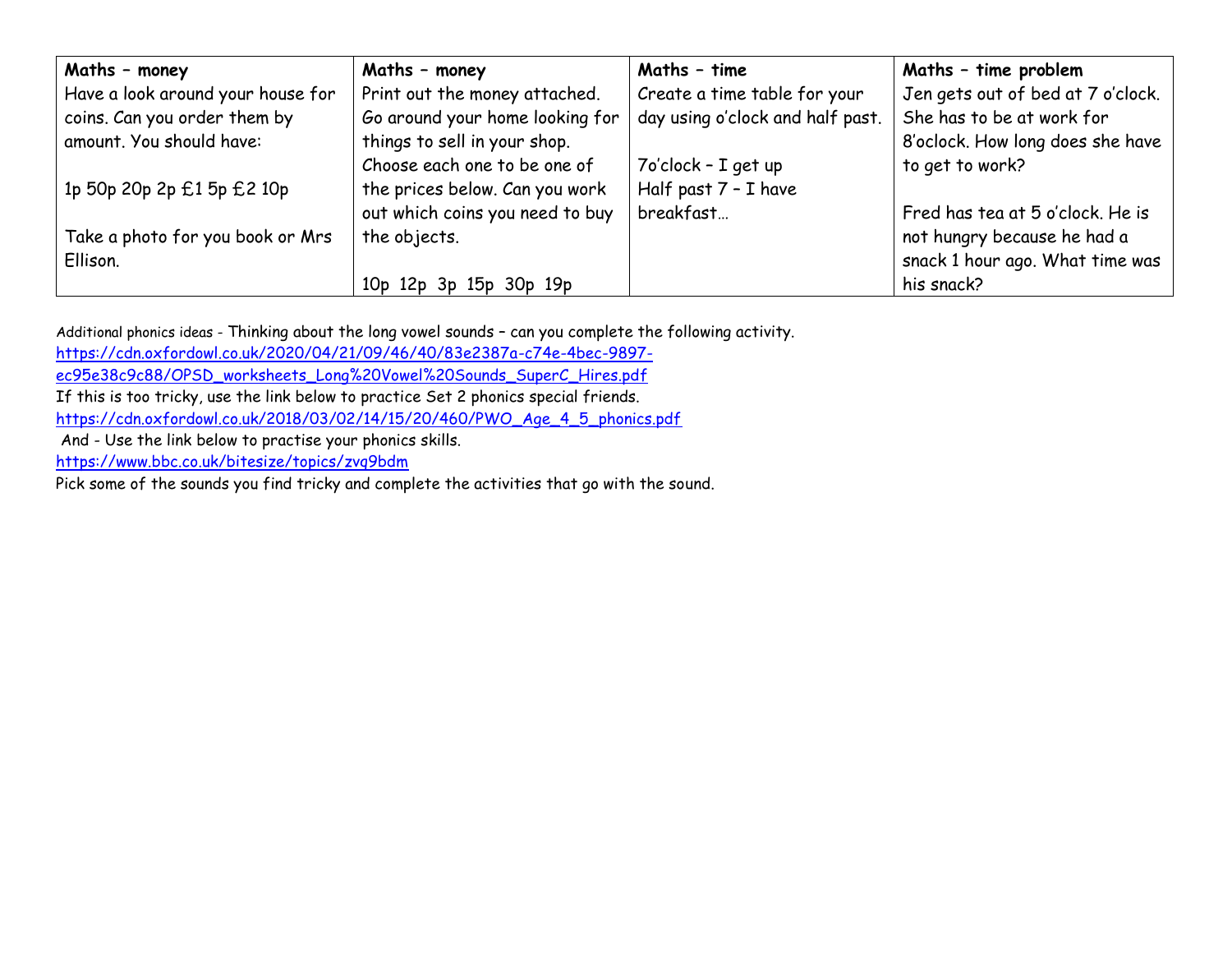